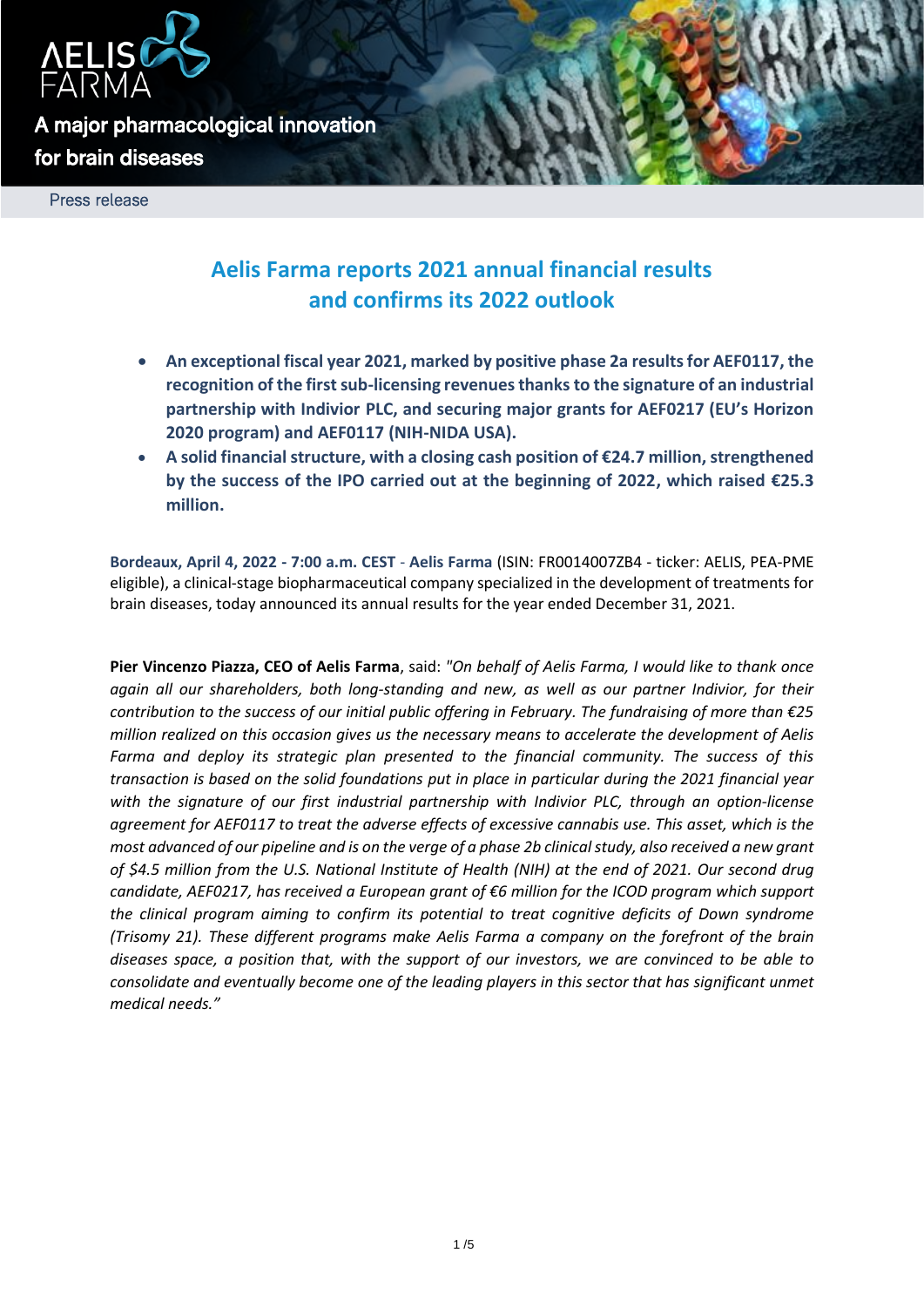# **Annual results 2021 (IFRS)**

| Simplified income statement <sup>1</sup> (in $\epsilon$ k)                     | 2021     | 2020    |  |
|--------------------------------------------------------------------------------|----------|---------|--|
| Revenue from ordinary activities                                               | 10,762   | 1,137   |  |
| Research and development costs                                                 | (6, 870) | (3,388) |  |
| General and administrative expenses and other operating<br>expenses and income | (1, 340) | (589)   |  |
| <b>Operating income</b>                                                        | 2,552    | (2,840) |  |
| Financial result                                                               | (794)    | (202)   |  |
| Income taxes                                                                   | (1, 185) | 956     |  |
| Net income (loss)                                                              | 574      | (2,086) |  |

In June 2021, the Company entered into a sub-license option agreement with Indivior PLC, the leading addiction treatment group, for AEF0117 to treat cannabis related disorders, addictions, and other compulsive behaviors. Aelis Farma's revenues from this contract are as follows:

- upon signing the contract, the Company received an upfront payment of \$30 million;
- if the option is exercised by Indivior PLC, the Company will receive a lump sum payment of \$100 million;
- depending on the achievement of technical, regulatory and commercial milestones supplementary payments of up to \$340 million;
- royalties on net sales between 12% and 20%.

The accounting principles applied to the revenues from this contract, resulting from IFRS 15, have led to the recognition of revenues of €9,075,000 for the year 2021. The balance of the upfront payment received, i.e., €15,541,000, will be recognized over the remaining term of the option.

Other income from ordinary activities ( $\epsilon$ 1,687,000) consists of the Research Tax Credit ( $\epsilon$ 1,089,000) and operating grants (€598,000) related to the research programs led by the Company. Their increase compared to the previous year is correlated to the increase in research and development expenses incurred during the year.

| In $\epsilon$ k                                      | 31/12/21 | 31/12/20 |
|------------------------------------------------------|----------|----------|
| Raw materials, other purchases and external expenses | (3, 143) | (1,741)  |
| Personnel costs                                      | (1,808)  | (1, 351) |
| <b>Intellectual Property</b>                         | (1,919)  | (296)    |
| <b>Research and development costs</b>                | (6, 870) | (3,388)  |

## **Research and development costs**

The increase in research and development expenses (+103%) reflects the ramp-up of the development program for drug candidates AEF0117 and AEF0217, the strengthening of research teams, and the

 $1$  The annual accounts were approved by the Board of Directors on April  $1<sup>st</sup>$ , 2022. The audit of these accounts has been completed. The certified auditors' report is in the process of being issued.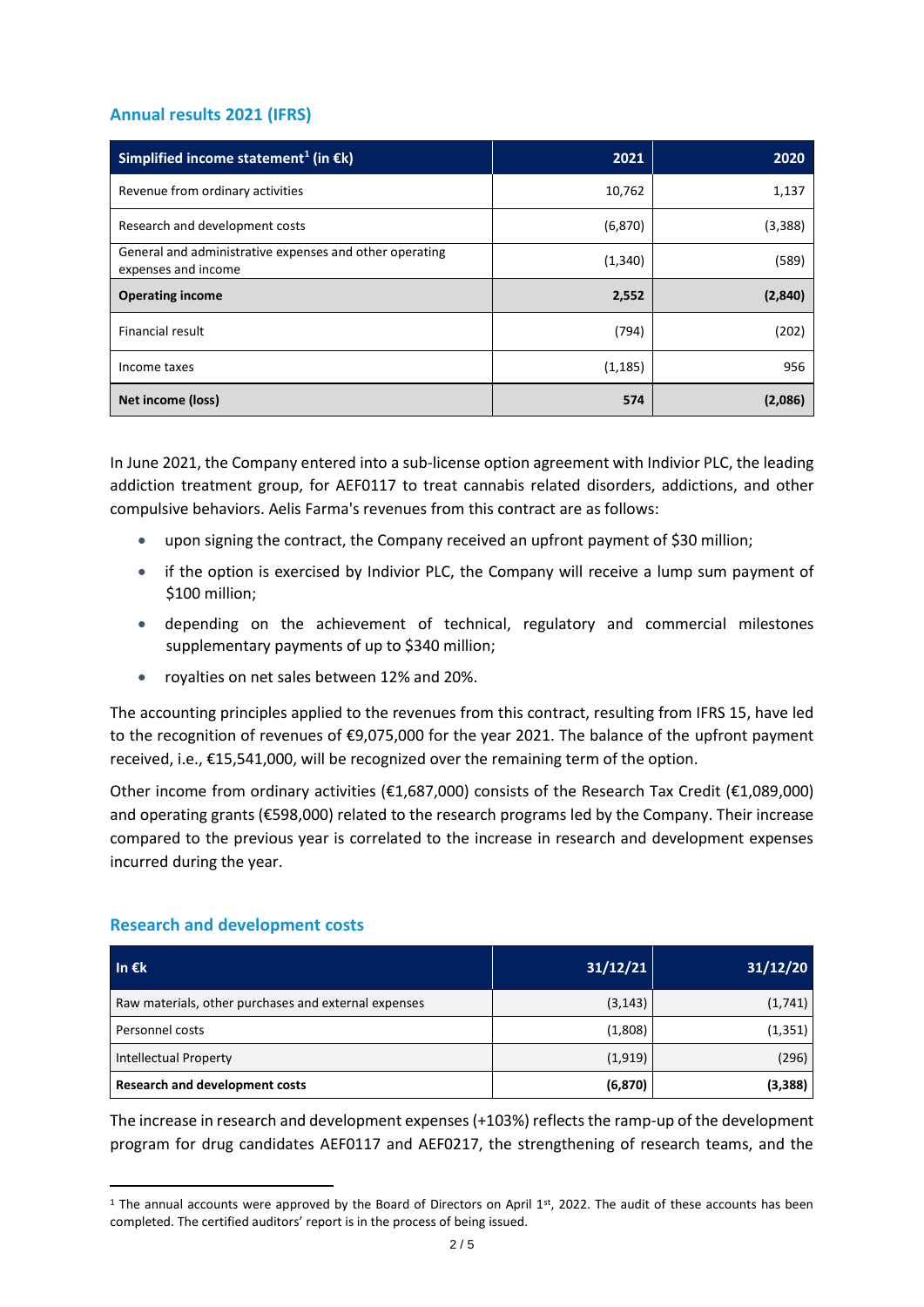increase in intellectual property expenses related to the payment of royalties to patent owners following the signature of the sub-licensing option agreement with Indivior PLC (€1,683,000).

The operating result at December 31, 2021 was a profit of €2,552,000 compared to a loss of €2,840,000 at December 31, 2020. This change is mainly due to the recognition of revenues from the license option contract signed in 2021 with Indivior PLC.

The financial result shows a loss of -€794,000 at December 31, 2021 compared to a loss of -€202,000 at December 31, 2020 in particular due to the application of the IFRS standard on financial instruments applied to the convertible bonds contracted by the company in 2019.

The net result for the year 2021 is a profit of €574,000 compared to a loss of -€2,086,000 for the previous year.

#### **Cash flow**

| In $\epsilon$ k                         | 31/12/21 | 31/12/20 |  |
|-----------------------------------------|----------|----------|--|
| Cash flow from operating activities     | 18,970   | (2, 478) |  |
| Net cash flow from investing activities | (212)    | (34)     |  |
| Net cash flow from financing activities | 180      | 1,277    |  |
| Effect of exchange rate changes         | 1,235    |          |  |
| Change in cash and cash equivalents     | 20,172   | (1,235)  |  |
| Opening cash position                   | 4,538    | 5,771    |  |
| Closing cash position                   | 24,710   | 4,538    |  |

The fiscal year 2021 was characterized by the strengthening of the company's financial structure thanks to the revenues from operating activities resulting from the signing of the license option agreement with Indivior PLC, and the payment of \$30 million upon signing of the agreement. The positive evolution of this cash flow in dollars allowed the recognition of a foreign exchange gain of €1.2 million. The cash position at December 31, 2021 of €24,710,000 thus reflects an improvement of €20,172,000 in cash compared to the previous year.

## **Financial structure**

| In $\epsilon$ k             |     | 31/12/21  | 31/12/20 |
|-----------------------------|-----|-----------|----------|
| Liquid assets               | а   | 24,710    | 4,538    |
| <b>Gross financial debt</b> | b   | 7,917     | 6,336    |
| Total net financial debt    | b-a | (16, 793) | 1,798    |

Aelis Farma's financial structure was strengthened in February 2022 by:

- the net proceeds of  $E22.1$  million from the capital increase carried out at the time of the Company's listing on compartment B of Euronext Paris;
- the conversion into capital of the convertible bonds held by Inserm Transfert Initiative and the Nouvelle-Aquitaine Region, resulting in a decrease of €3,591,000 in gross indebtedness, from €7,917,000 to €4,326,000.

The Company's current cash position allows it to finance the development of Aelis Farma in accordance with the strategy presented during the IPO.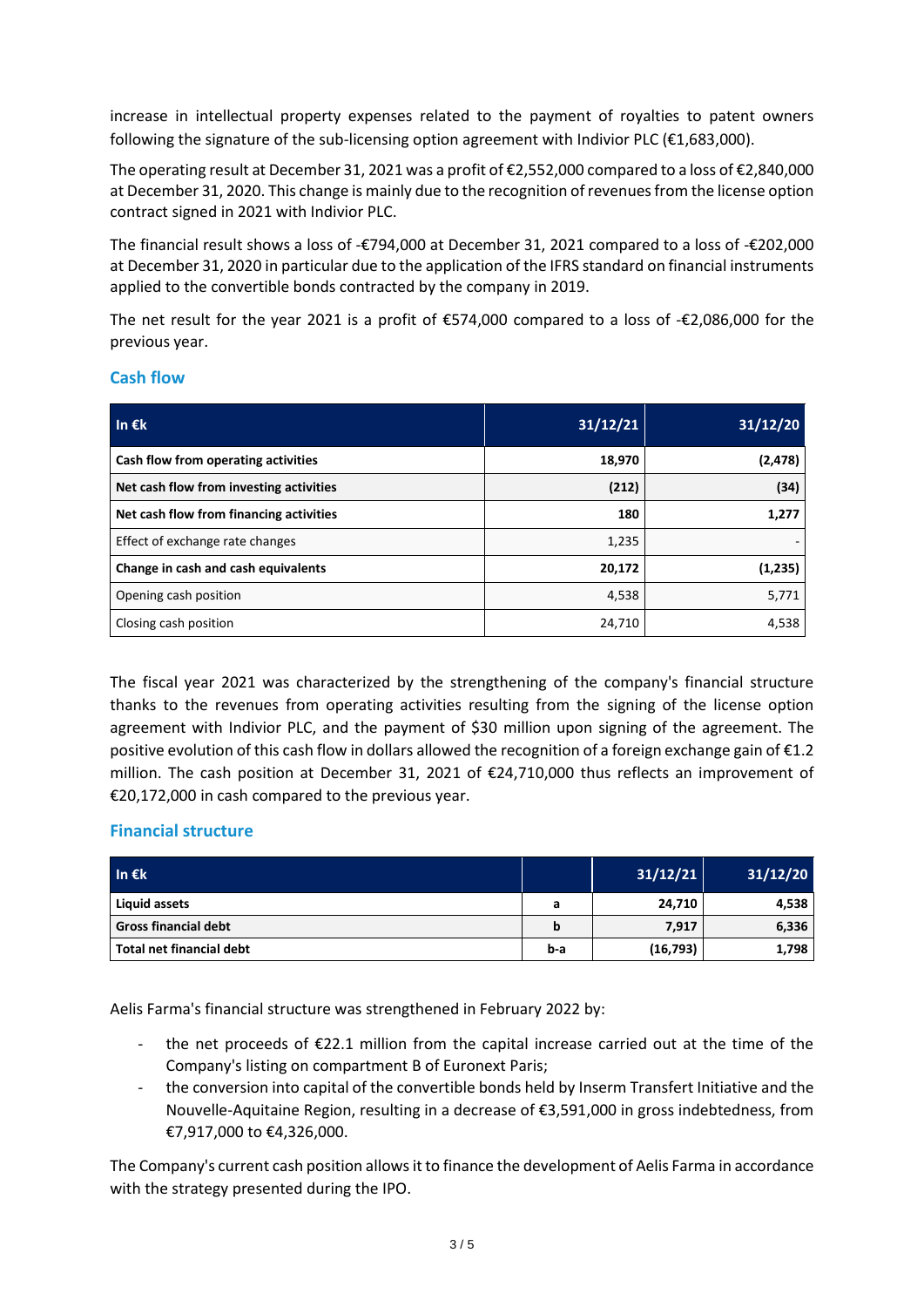## **Strategy & outlook**

In 2022, with a financial position strengthened by the funds raised during the IPO in February of €25.3 million, the Company intends to pursue the development of its various assets and accelerate the rampup of CB<sub>1</sub>-SSi development:

#### **1. Development of AEF117 to treat the adverse effects of excessive cannabis use**

A phase 2b clinical trial, including approximately 330 patients and whose protocol has been discussed with the FDA, will start in the second quarter of 2022 in the United States, in accordance with expectations, to evaluate the efficacy of AEF0117 for the treatment of cannabis addiction. The study will be coordinated by its principal investigator, Prof. Frances Levin of Columbia University. The new development phases of AEF0117 have received a grant of \$4.5 million from NIH, which had already provided funding for phases 1 and phase 2a of \$3.3 million.

## **2. Development of AEF0217 to treat various cognitive deficits, including those of Down syndrome (Trisomy 21)**

AEF0217 is currently being evaluated in phase 1 clinical studies in healthy volunteers, with no significant adverse events reported to date in the first five cohorts of subject. Results from these studies will be available in the second quarter of 2022.

A phase 1/2 clinical study of AEF0217 in Down syndrome subjects is planned to start in the fourth quarter of 2022. These studies could provide initial efficacy results in the first half of 2023. This clinical program is being conducted in the framework of the "Improving Cognition in Down syndrome" ("ICOD") consortium in collaboration with the Institut Hospital del Mar d'Investigacions Mèdiques ("IMIM") in Barcelona and other European clinical centers. The European Union's Horizon 2020 program has awarded the ICOD project a grant of €6 million (H2020 Program N° 899986).

Aelis Farma also plans to finalize in 2022 the preparation of the phase 2 research program for AEF0217, which will expand the study of the compound's efficacy to other indications, such as cognitive disorders associated with Fragile X syndrome or aging, in which AEF0217 has demonstrated efficacy in preclinical models.

#### **3. Development of new drug candidates via the proprietary platform**

Given the involvement of the  $CB_1$  receptor in numerous pathologies and with its diversified and proprietary library of CB<sub>1</sub>-SSi, Aelis Farma plans to pursue the characterization of new CB<sub>1</sub>-SSi that may address other  $CB_1$  receptor-dependent brain diseases.

\*\*\*

#### **About AELIS FARMA**

Founded in 2013, Aelis Farma is a biopharmaceutical company that is developing a new class of drugs, the Signaling Specific inhibitors of the CB<sub>1</sub> receptor of the endocannabinoid system (CB<sub>1</sub>-SSi). These new molecules hold great potential in the treatment of many brain diseases.  $CB_1-SSi$  were developed by Aelis Farma on the basis of the discovery of a new natural defense mechanism of the brain made by the team of Dr. Pier Vincenzo Piazza, CEO of the Company, when he was Director of the Inserm Magendie Neurocenter in Bordeaux. For these discoveries, Dr. Piazza was awarded the Inserm Grand Prix and the Grand Prix of Neurology of the French Academy of Sciences, which are among the most prestigious French prizes in medicine and neurology.

Aelis Farma is developing two first-in-class drug candidates that are at the clinical stage, AEF0117 and AEF0217, and has a portfolio of innovative  $CB_1$ -SSi for the treatment of other diseases associated with dysregulation of  $CB_1$  receptor activity.